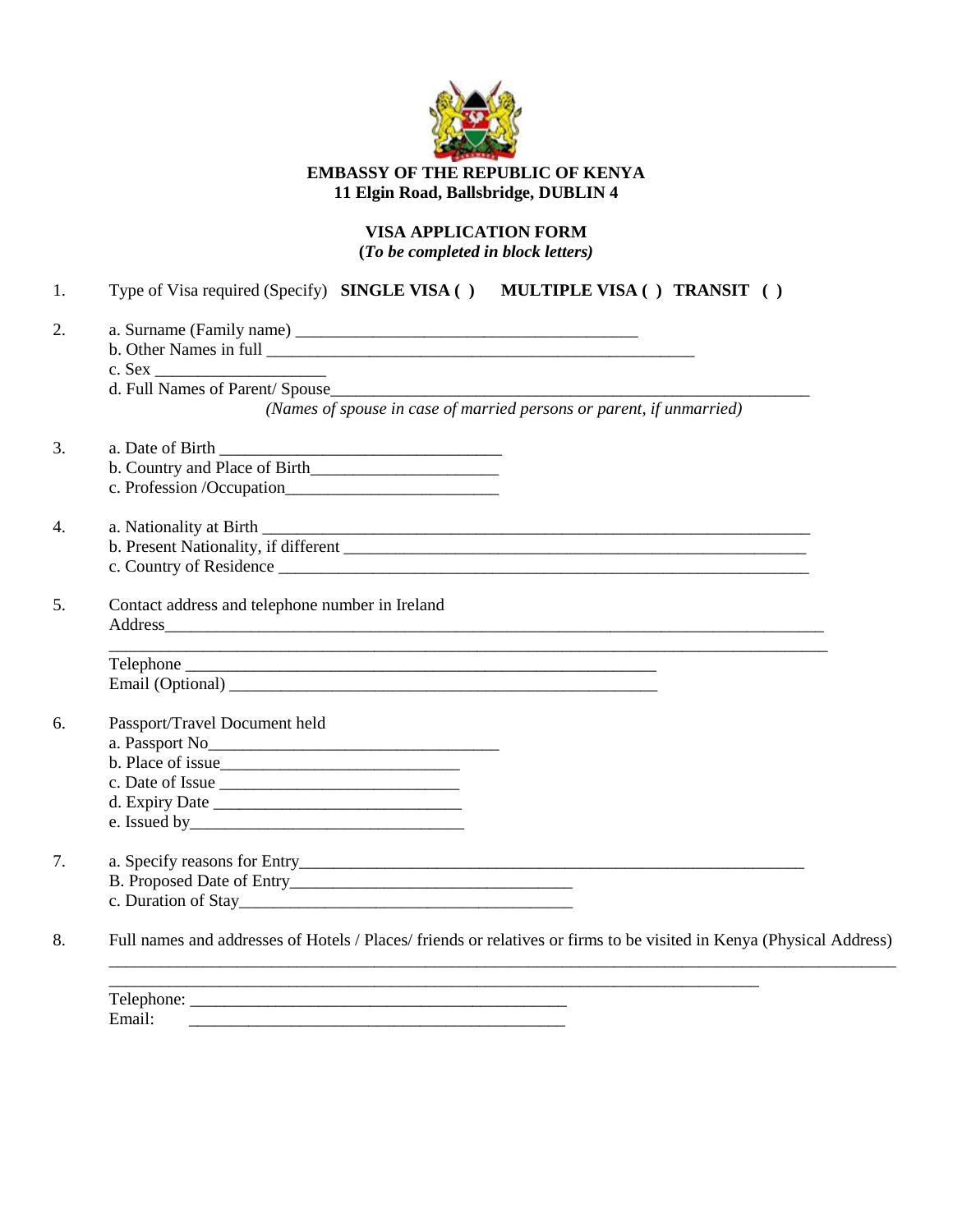| 9.  |                                                                                                                                                                                                                                                       |
|-----|-------------------------------------------------------------------------------------------------------------------------------------------------------------------------------------------------------------------------------------------------------|
| 10. | Will you be returning to your Country of Residence / Domicile?                                                                                                                                                                                        |
| 11. | Have you been previously denied entry into Kenya? If yes, state when and reasons given.                                                                                                                                                               |
| 12. | Have you ever been convicted of any offence under any system of law? If yes give offence and penalty?                                                                                                                                                 |
|     | particulars furnished above are found to be incorrect or if any relevant information is found to have been withheld or<br>suppressed, the visa is liable to be cancelled. I hereby declare that the foregoing particulars are correct in every detail |
|     |                                                                                                                                                                                                                                                       |

NOTE: (a) Incomplete applications will be rejected or cause a delay to visa issuance (b) The possession of a visa is not the final authority to enter the Republic of Kenya (c) Engaging in any form of business or employment without a requisite permit or Pass is an offence.

| <b>FOR OFFICIAL USE</b> |            |  |  |  |
|-------------------------|------------|--|--|--|
|                         | Issued by: |  |  |  |
|                         | Date:      |  |  |  |
|                         |            |  |  |  |